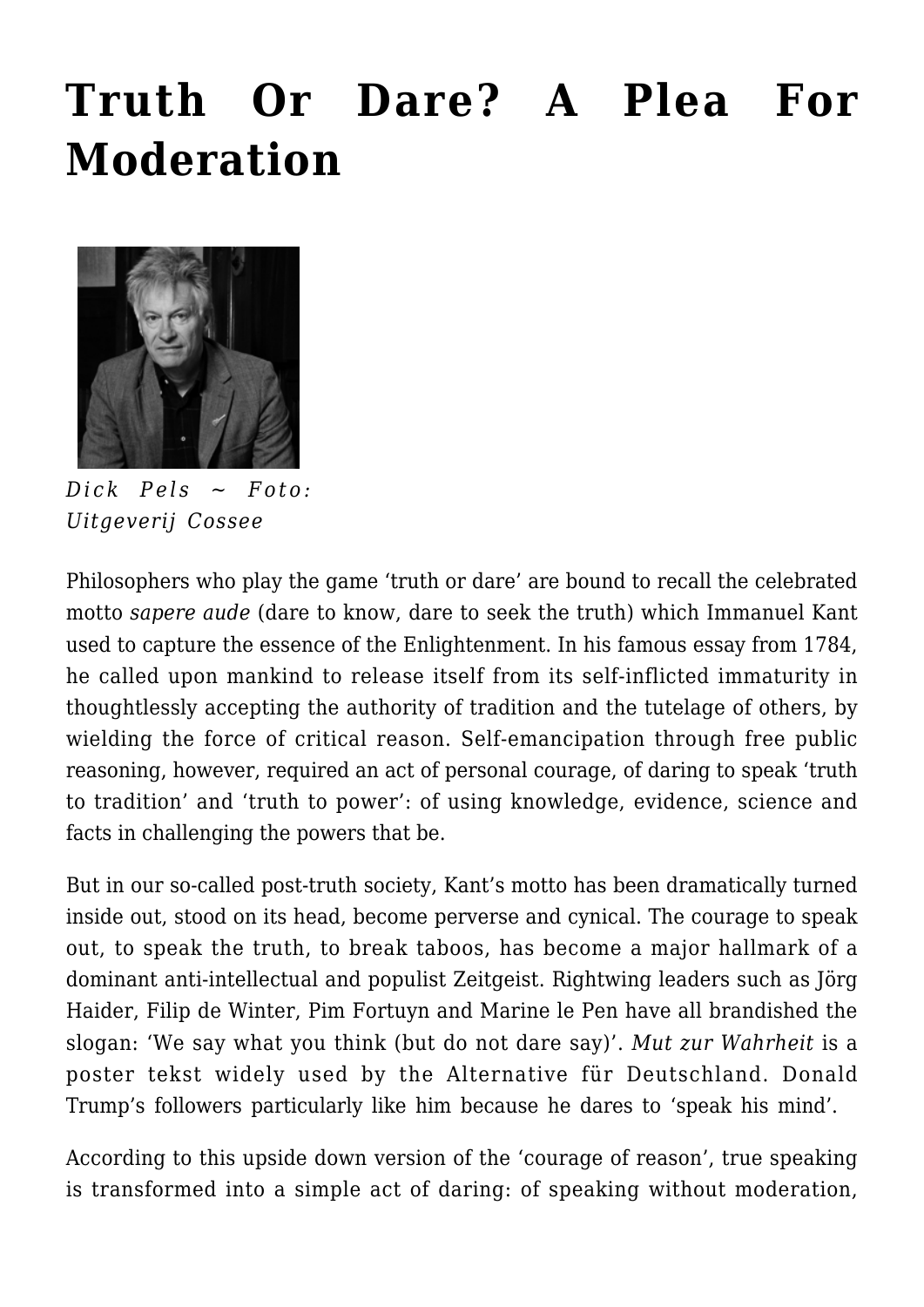without thinking twice, as a raw expression of resentment, anger and frustration, and indulging in extremism, provocation, brutality and abuse. The courage of reason turnes into the courage of the bully.

Alt-right writer Milo Yiannopoulos explains: 'Extreme ideas are permitted and even desirable. Anything goes. Rebellion, raising hell and incivility once again become acceptable in public life'. It is the by-now- familiar style of Breitbart, Fox News and Donald Trump, as pioneered in the Netherlands by GeenStijl, PowNews en De Dagelijkse Standaard. All of them seem to have adopted rule #1 of populist propaganda as formulated in Adolf Hitler's *Mein Kampf*: 'Be radical, proclaim your vision as the absolute truth'. A watered-down version of this was presented by Geert Wilders a few years ago in Milan: 'Truth is not located somewhere in the middle. It is on our side, so you better get used to it'. Thierry Baudet, who describes himself as 'one of the most brillant thinkers in the Netherlands' adopts an equally peremptory tone: 'My opinions are simply facts: I am right and the others are wrong'.

In this context of total politicization, values such as neutrality, objectivity and autonomy are devalued: facts do no longer exist, all that matters is emotion, partiality and political interest.

Whoever wins, is right. Truth is a product of succesful marketing. Winners create their own facts. Lies and 'faking the news' become legitimate political instruments in the hands of those who routinely accuse their opponents of the same. 'Bullshitters' like Trump view truth as a power game: they simply don't care whether what they say is true or not. Their depreciation of fact-finding, independent research, and hence of experts and professionals, comes with an elevation of the 'People' as the ultimate arbiter of wisdom, truth and justice. *Vox populi vox dei*. 'Ordinary people know better'. Donald Trump says: 'I love the uneducated'. In the populist idiom, People and Truth indeed become freely interchangeable terms: whoever speaks *our* truth we call 'People', and whoever disagrees with us is our enemy (the *'Lügenpresse'*, the elite etc.).

Now perhaps I will startle you by saying that I find the knee-jerk response to this populist perversion: which is to revert to the traditional Enlightenment conceptions of truth, objectivity and factuality, to be counterproductive and ineffective. In my view, these have been conclusively overhauled and discredited by the insights of postmodernist philosophy, constructivist sociology and anthropology, and the social studies of science and technology.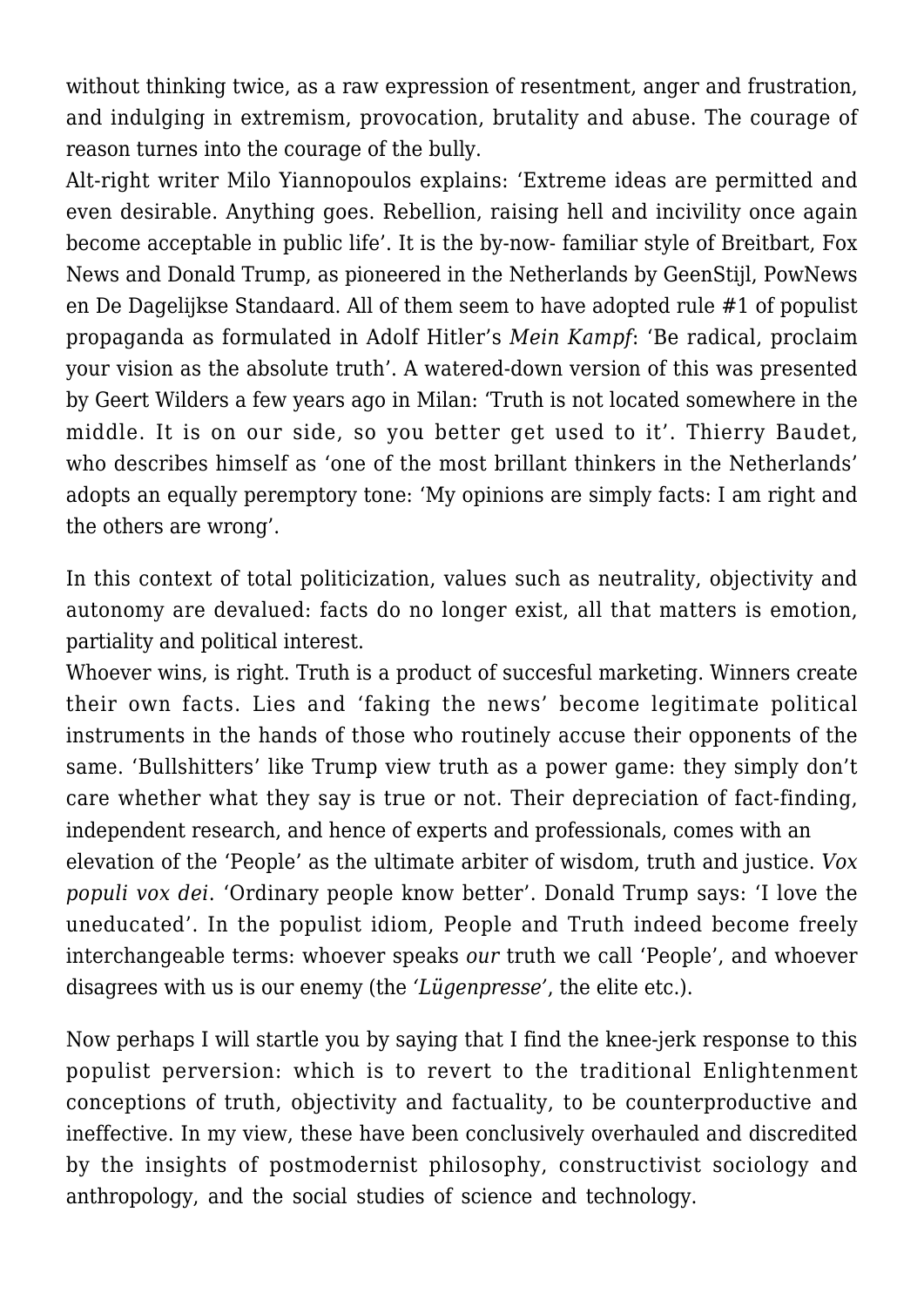In some way or other, these disciplines have all followed up on Friedrich Nietzsche's radical statement that 'There are no facts, but only interpretations'. In this account, facts are not things that objectively exist 'out there' to provide a rockbottom of knowledge; they do not speak for themselves, but instead emerge as the product of collective constructions and hence require framings, contexts, theories, interpretations and values in order to 'speak' their meaning. Otherwise put: there are no facts without spokespersons. Claiming to stand on hard, ineluctable facts often comes down to playing a subtle power game, which is expected to create categorical imperatives. Expressions such as 'it is a fact that', 'the facts of the matter say' often function as simple enforcements of one's own views.

But if facts are 'mere' constructions, and tend to follow the Pied Piper, it would appear that everyone is licensed to create his/her own 'alternative facts' and to adopt private realities.

Does the postmodern disenchantment of reason hence not come with a terrible risk: that of issuing in a tragic sell-out to the 'fact-free' politics of emotion, irationality and cynicism? In what way might populist politics and its cynical embrace of constructivist philosophy be seen as the bastard child of the postmodern critique of the Enlightenment?

Fortunately, there is a alternative way to escape from this tragic dilemma. If there is no going back to the objective certainties provided by Enlightenment rationalism; if facts (in spite of all fact-checking exercises) will remain essentially contested and contestable; and if traditional separations between truth and power, science and belief or facts and values do no longer hold, a different divide emerges, which invites different tasks which are more ethical and educational than epistemological in nature. Indeed, the most important distinction which now arises is that between *absolutists* and *moderates* (Max Weber would call them *Gesinnungsethiker* and *Verantwortungsethiker*): between those who claim to be always right and those who concede that truth is inevitably partial, incomplete and dependent on one's perspective, and who therefore remain committed to critical inquiry, opposition and debate. In this latter view, the significance of facts is not so much that they provide a solid foundation of cognitive certainty, but that they offer building bricks for a common world of mutual trust: a reality we may come to agree about, that we can share. Those who simply elevate their opinions into facts are no longer interested in creating such a commonality.